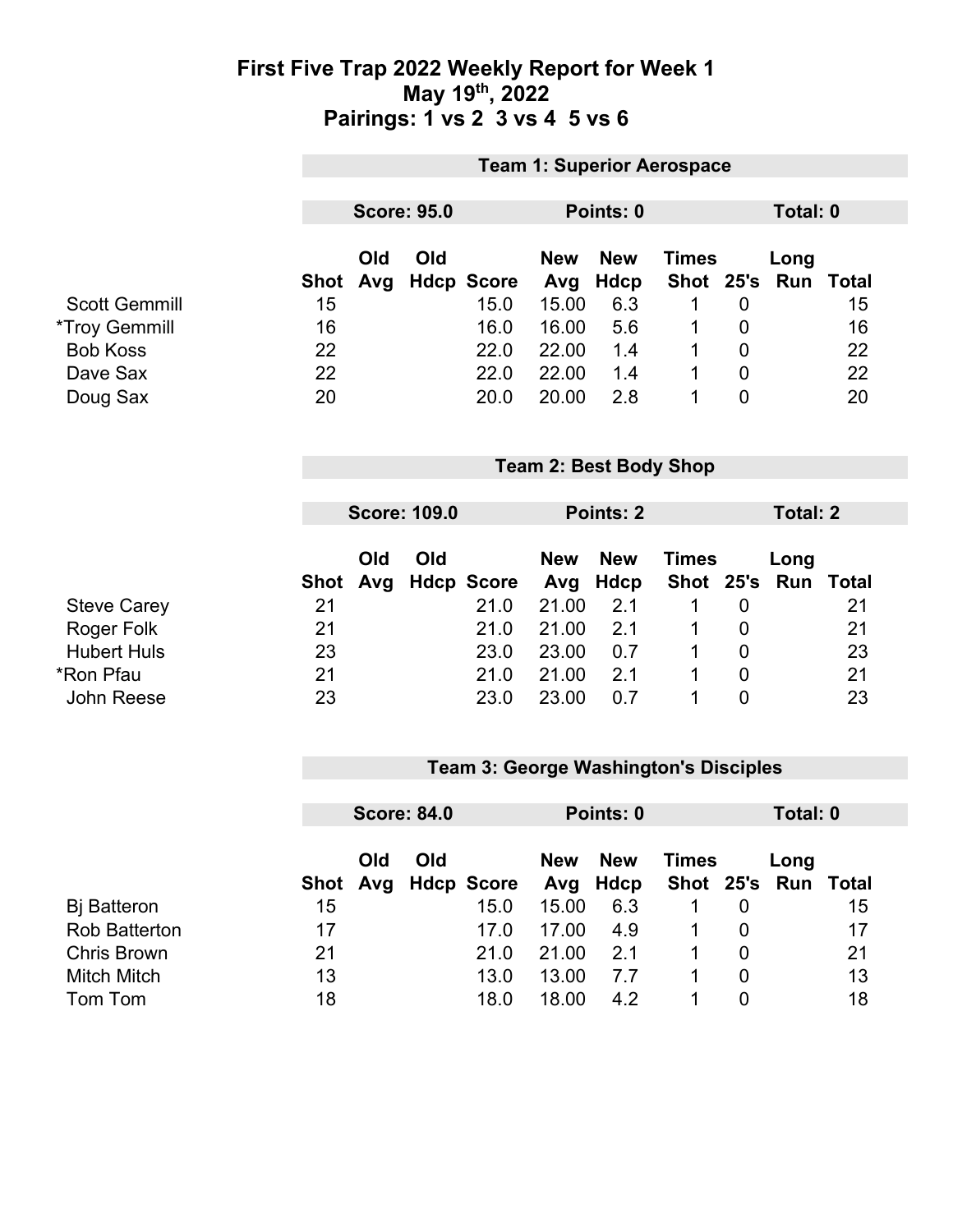## **First Five Trap 2022 Weekly Report for Week 1 May 19th, 2022 Pairings: 1 vs 2 3 vs 4 5 vs 6**

| <b>Team 4: Trap Misfits</b> |                         |            |                                        |                                                                             |                                              |                                                                      |                                                         |                                                                                                          |                                                                                                                  |  |
|-----------------------------|-------------------------|------------|----------------------------------------|-----------------------------------------------------------------------------|----------------------------------------------|----------------------------------------------------------------------|---------------------------------------------------------|----------------------------------------------------------------------------------------------------------|------------------------------------------------------------------------------------------------------------------|--|
|                             |                         |            |                                        |                                                                             |                                              |                                                                      |                                                         |                                                                                                          |                                                                                                                  |  |
|                             |                         |            |                                        |                                                                             |                                              |                                                                      |                                                         |                                                                                                          |                                                                                                                  |  |
| <b>Shot</b>                 | Old<br>Avg              | Old        |                                        | <b>New</b><br>Avg                                                           | <b>New</b><br>Hdcp                           |                                                                      |                                                         | Long                                                                                                     | Run Total                                                                                                        |  |
| 23                          |                         |            | 23.0                                   | 23.00                                                                       | 0.7                                          | 1                                                                    | $\mathbf 0$                                             |                                                                                                          | 23<br>$\boldsymbol{0}$                                                                                           |  |
| 21                          |                         |            | 21.0                                   |                                                                             | 2.1                                          | 1                                                                    |                                                         |                                                                                                          | 21                                                                                                               |  |
| 22                          |                         |            | 22.0                                   | 22.00                                                                       | 1.4                                          | 1                                                                    | $\mathbf 0$                                             |                                                                                                          | 22                                                                                                               |  |
| 13                          |                         |            | 13.0                                   | 13.00                                                                       | 7.7                                          | 1                                                                    | $\mathbf 0$                                             |                                                                                                          | 13                                                                                                               |  |
| 21                          |                         |            | 21.0                                   | 21.00                                                                       | 2.1                                          | 1                                                                    | $\overline{0}$                                          |                                                                                                          | 21                                                                                                               |  |
|                             |                         |            |                                        |                                                                             |                                              |                                                                      |                                                         |                                                                                                          |                                                                                                                  |  |
|                             |                         |            |                                        |                                                                             |                                              |                                                                      |                                                         |                                                                                                          |                                                                                                                  |  |
|                             | <b>Score: 102.0</b>     |            |                                        | Points: 2                                                                   |                                              |                                                                      |                                                         | <b>Total: 2</b>                                                                                          |                                                                                                                  |  |
|                             |                         |            |                                        |                                                                             |                                              |                                                                      |                                                         |                                                                                                          |                                                                                                                  |  |
|                             |                         |            |                                        |                                                                             |                                              |                                                                      |                                                         |                                                                                                          |                                                                                                                  |  |
|                             |                         |            |                                        |                                                                             |                                              |                                                                      |                                                         |                                                                                                          | 17                                                                                                               |  |
|                             |                         |            |                                        |                                                                             |                                              |                                                                      |                                                         |                                                                                                          | 23                                                                                                               |  |
| 24                          |                         |            | 24.0                                   |                                                                             | 0.7                                          | 1                                                                    | $\mathbf 0$                                             |                                                                                                          | 24                                                                                                               |  |
| 24                          |                         |            | 24.0                                   | 24.00                                                                       | 0.7                                          | 1                                                                    | $\mathbf 0$                                             |                                                                                                          | 24                                                                                                               |  |
| 14                          |                         |            | 14.0                                   | 14.00                                                                       | 7.0                                          | 1                                                                    | $\overline{0}$                                          |                                                                                                          | 14                                                                                                               |  |
|                             |                         |            |                                        |                                                                             |                                              |                                                                      |                                                         |                                                                                                          |                                                                                                                  |  |
| Team 6: League average      |                         |            |                                        |                                                                             |                                              |                                                                      |                                                         |                                                                                                          |                                                                                                                  |  |
|                             |                         |            |                                        |                                                                             |                                              |                                                                      |                                                         |                                                                                                          |                                                                                                                  |  |
| <b>Score: 98.0</b>          |                         |            |                                        |                                                                             | Points: 0                                    |                                                                      |                                                         |                                                                                                          |                                                                                                                  |  |
|                             | Old                     | Old        |                                        | <b>New</b>                                                                  | <b>New</b>                                   |                                                                      |                                                         |                                                                                                          |                                                                                                                  |  |
|                             |                         |            |                                        | Avg                                                                         | Hdcp                                         | $\overline{0}$                                                       | $\overline{0}$                                          |                                                                                                          | $\mathbf 0$                                                                                                      |  |
|                             | <b>Shot</b><br>17<br>23 | Old<br>Avg | <b>Score: 100.0</b><br>Old<br>Shot Avg | <b>Hdcp Score</b><br><b>Hdcp Score</b><br>17.0<br>23.0<br><b>Hdcp Score</b> | 21.00<br><b>New</b><br>Avg<br>17.00<br>23.00 | <b>Points: 2</b><br><b>New</b><br><b>Hdcp</b><br>4.9<br>0.7<br>24.00 | $\mathbf 0$<br><b>Team 5: Ray and Marge's</b><br>1<br>1 | <b>Times</b><br>$\mathbf 0$<br>$\mathbf 0$<br><b>Times</b><br>$\mathbf 0$<br>$\mathbf 0$<br><b>Times</b> | <b>Total: 2</b><br>Shot 25's<br>Long<br>Shot 25's<br>Run Total<br><b>Total: 0</b><br>Long<br>Shot 25's Run Total |  |

Super Shooters: None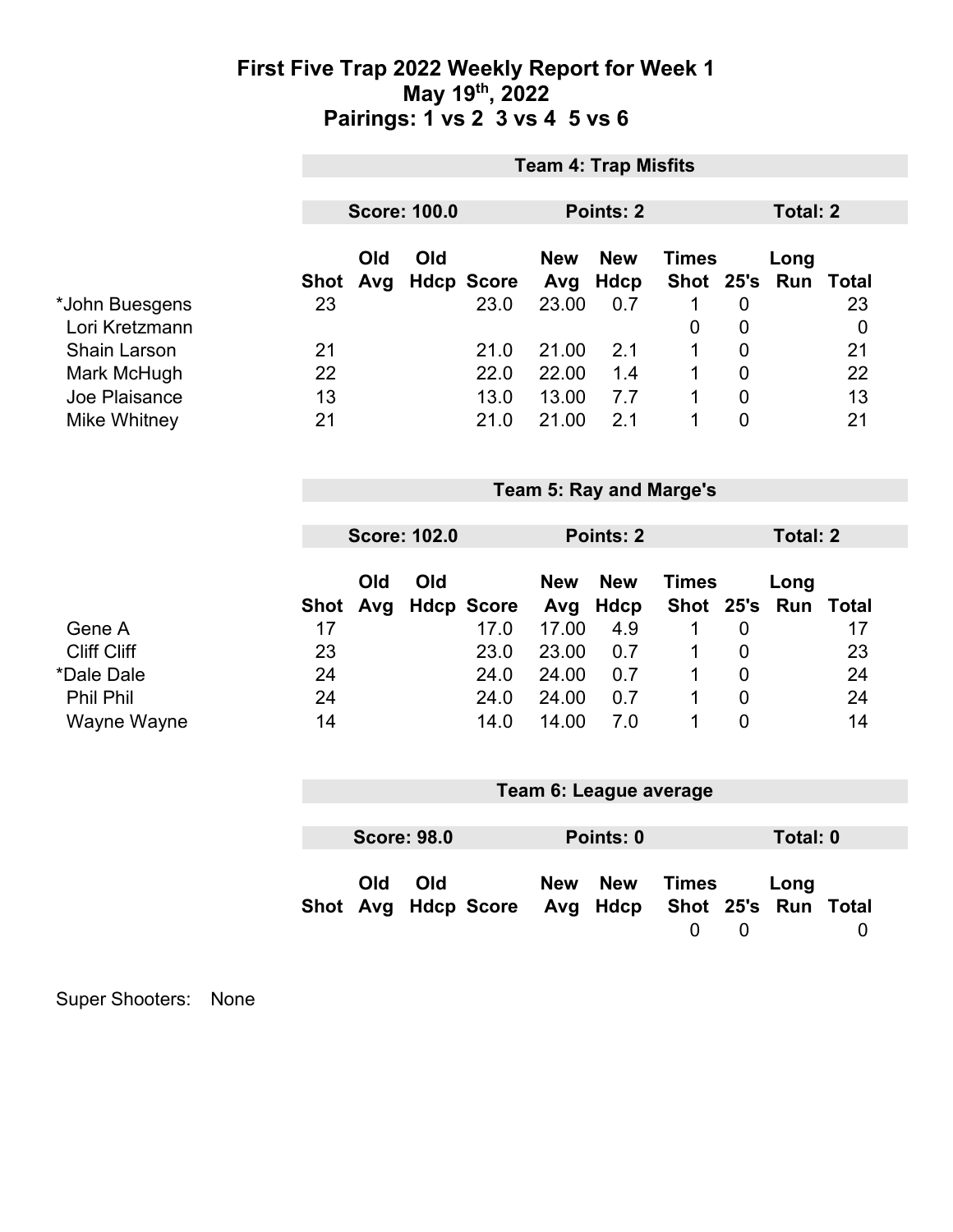# **First Five Trap 2022 Weekly Report for Week 1 May 19th, 2022 Pairings: 1 vs 2 3 vs 4 5 vs 6**

# **First Five Trap 2022 Team Standings through week 1**

| Team 5 | <b>Ray and Marge's</b>            | 2.0 |
|--------|-----------------------------------|-----|
| Team 4 | <b>Trap Misfits</b>               | 2.0 |
| Team 2 | <b>Best Body Shop</b>             | 2.0 |
| Team 6 | League average                    | 0.0 |
| Team 3 | George Washington's Disciples 0.0 |     |
| Team 1 | <b>Superior Aerospace</b>         | 0.0 |